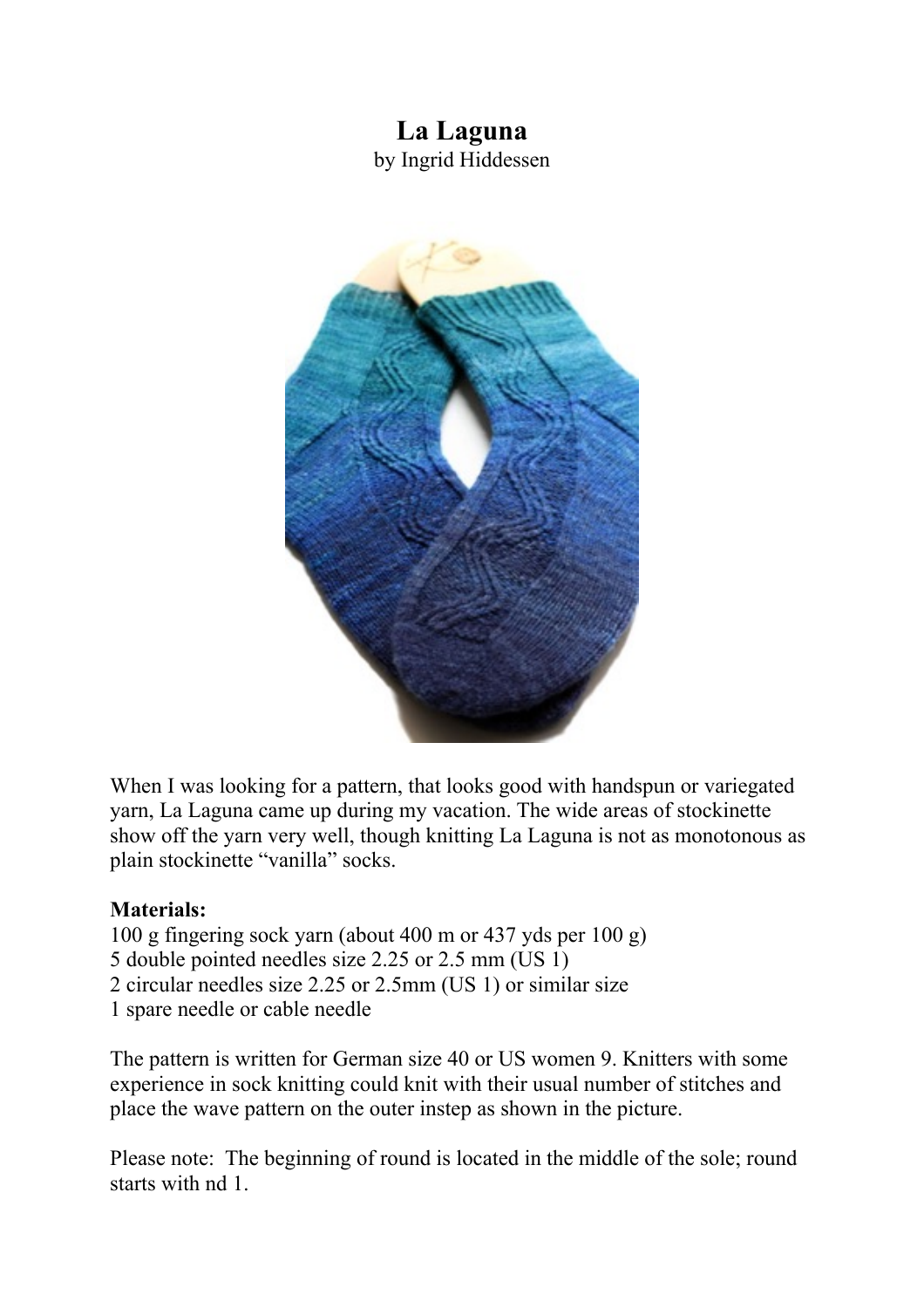## **Abbreviations:**

| st, sts      | stitch, stitches                                                                                                                                                                                                                                                                                                                                                                                     |
|--------------|------------------------------------------------------------------------------------------------------------------------------------------------------------------------------------------------------------------------------------------------------------------------------------------------------------------------------------------------------------------------------------------------------|
| $\mathbf{k}$ | knit                                                                                                                                                                                                                                                                                                                                                                                                 |
| $\mathbf{p}$ | purl                                                                                                                                                                                                                                                                                                                                                                                                 |
| $k2$ tog     | knit two stitches together                                                                                                                                                                                                                                                                                                                                                                           |
| k1tbl        | knit 1 st through back loop                                                                                                                                                                                                                                                                                                                                                                          |
| m11          | make one st by lifting up the horizontal loop between two<br>sts from front onto your left hand needle and knitting into<br>the back of it (tbl) $\rightarrow$ left slanted increase; shown in my<br>video here: http://strickpraxis.wordpress.com/2009/07/12/<br>strickenglisch-fur-deutsche-2/                                                                                                     |
| mlr          | make one st by lifting up the horizontal loop between two<br>sts from back onto your left hand nd and knitting it $\rightarrow$ right<br>slanted increase; shown in my video here: https://<br>strickpraxis.wordpress.com/2009/07/13/strickenglisch-fur-<br>deutsch-m1rm1b-zunahme-aus-dem-querfaden/                                                                                                |
| nd, nds      | needle, needles                                                                                                                                                                                                                                                                                                                                                                                      |
| ssk          | slip, slip knit - slip two stitches one after the other, insert the<br>left-hand needle into the fronts of the slipped stitches from<br>the left and knit them together from this position. Thus you<br>obtain a left slanted decrease. Demonstrated here: https://<br>strickpraxis.wordpress.com/2009/07/14/strickenglisch-<br>abnahmen-k2tog-und-ssk/ (the video at the bottom of the<br>website). |

# **Instructions for right sock**

## **Toe:**

Cast on 2 x 21 sts using your favourite toe-up cast-on. Here I show my method: [http://strickpraxis.wordpress.com/2008/07/11/die-toe-up-sockenspitze-ein-vi](http://strickpraxis.wordpress.com/2008/07/11/die-toe-up-sockenspitze-ein-videokurs/)deokurs/,

Increase stitches as follows in every second row: nd 1 and nd 3 - m1l before the last stitch, nd 2 and nd 4 - m1l after the first st. Stop increases when you have 16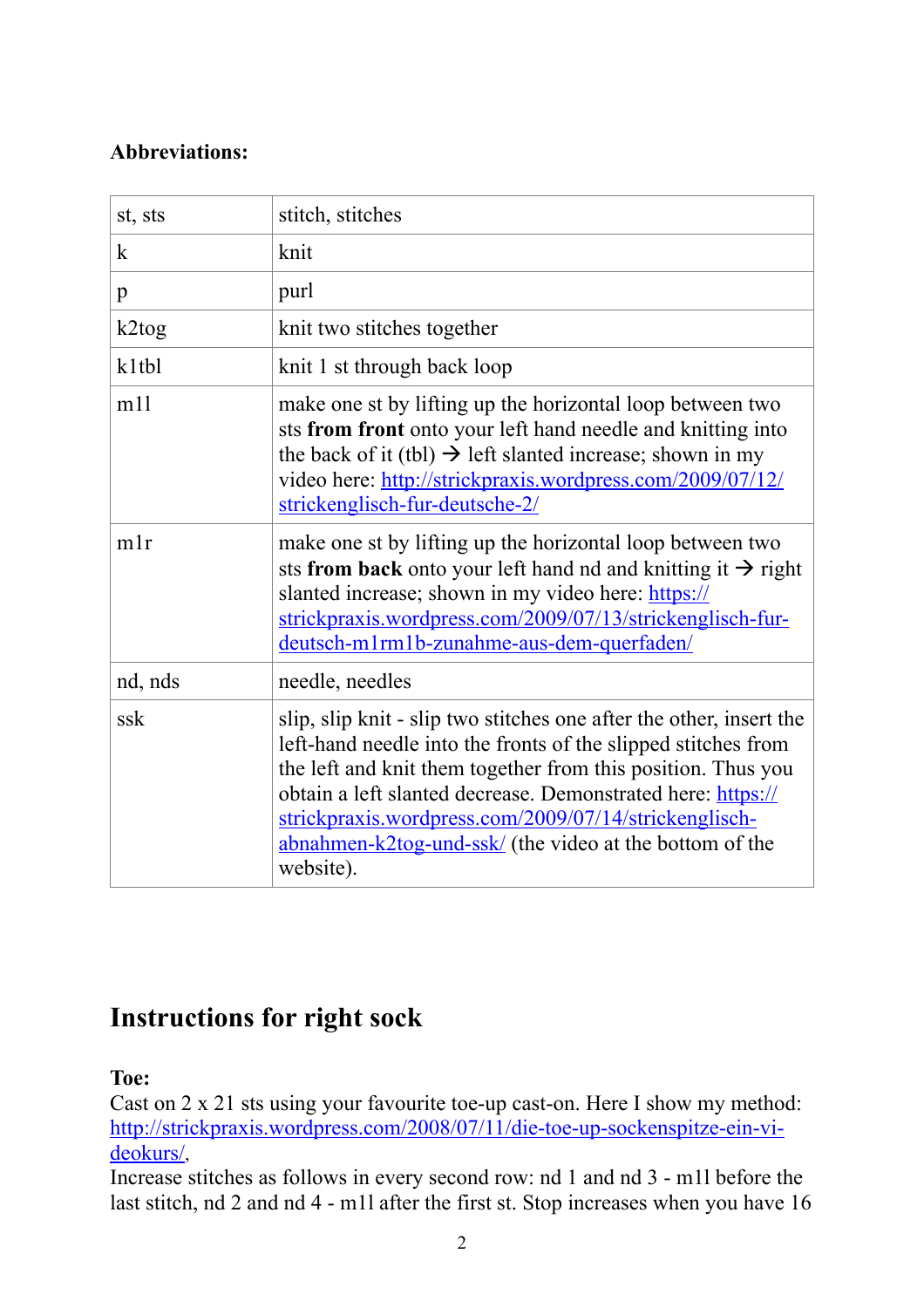sts on every nd. The stop is after nd 4, i.e. in the middle of the sole. This increase technique is shown in the following video: <http://strickpraxis.wordpress.com/2009/07/12/strickenglisch-fur-deutsche-2/>



Now you start knitting the wave pattern over the last 14 sts of nd 3.

Work in the round, without increases, as follows:

- nd  $1: k16$
- $\cdot$  nd 2: k16
- nd 3: k2, wave pattern according the chart
- nd 4:  $k16$

until your whole work measures 15.5 cm **from cast-on**.

#### **Gusset increases:**

Round 1:

- nd 1 (sole sts): k across to the last stitch, m1l, k1
- nd 2 (instep sts):  $k$
- nd 3 (instep sts): k2, wave pattern according the chart

• nd 4 (sole sts): k1, m1r, k across the remaining sts Round 2:

• work as round 1, but without increases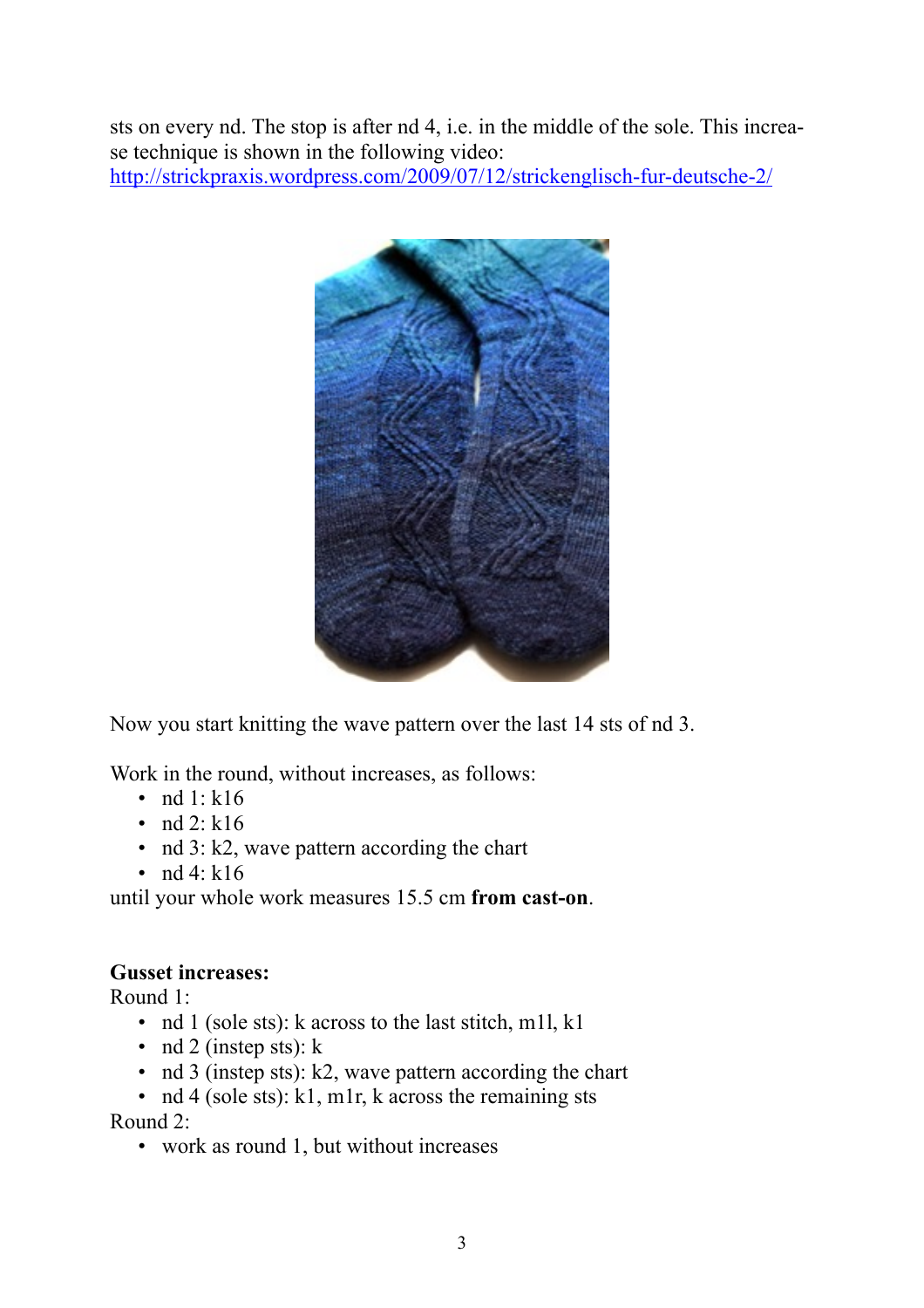

gusset on outer side of the foot

Repeat these 2 rounds until you have increased 14 knit sts on each side. When you now try on your sock, your knitting piece should end at a fictive line between outer and inner [malleolus.](http://www.dict.cc/englisch-deutsch/malleolus.html)

*For further information on knitting a toe-up heel and adjusting it for different sizes, please check out my pattern for basic toe-ups here: https://strickpraxis. files.wordpress.com/2011/02/bas-toe-up\_korr-engl.pdf*

Now you have 30 sts on each nd 1 and nd 4, and 16 sts on each nd 2 and nd 3. Starting point for the round end of the sole is the middle of the sole. We now are between nd 1 and nd 4.

#### **Round end of the sole:**

Our foot is round at the heel, we must have a round sole as well; we do that with short rows:

k16, turn work,1 double st (slip 1 st purlwise with yarn in front and pull yarn to back very tight—this distorts the slipped stitch into a double stitch), p3, turn work, 1 double st, k across to double st (BEFORE double st), turn work, 1 double st, p across to double st (BEFORE double st) ... and so on. Continue until you have 9 double sts on each side.

#### **Heel:**

Knit 1 round across all sts as they appear—except nd 3: sts on nd 3 are worked according chart. Double stitches are worked by knitting the two loops of every double st together as 1 st (fairly tight). Round ends in the middle of the sole with the last st on nd 4. Now you work the heel flap in rows back and forth.

- k15, ssk, turn
- slip 1 st as if to purl, p30, p2tog, turn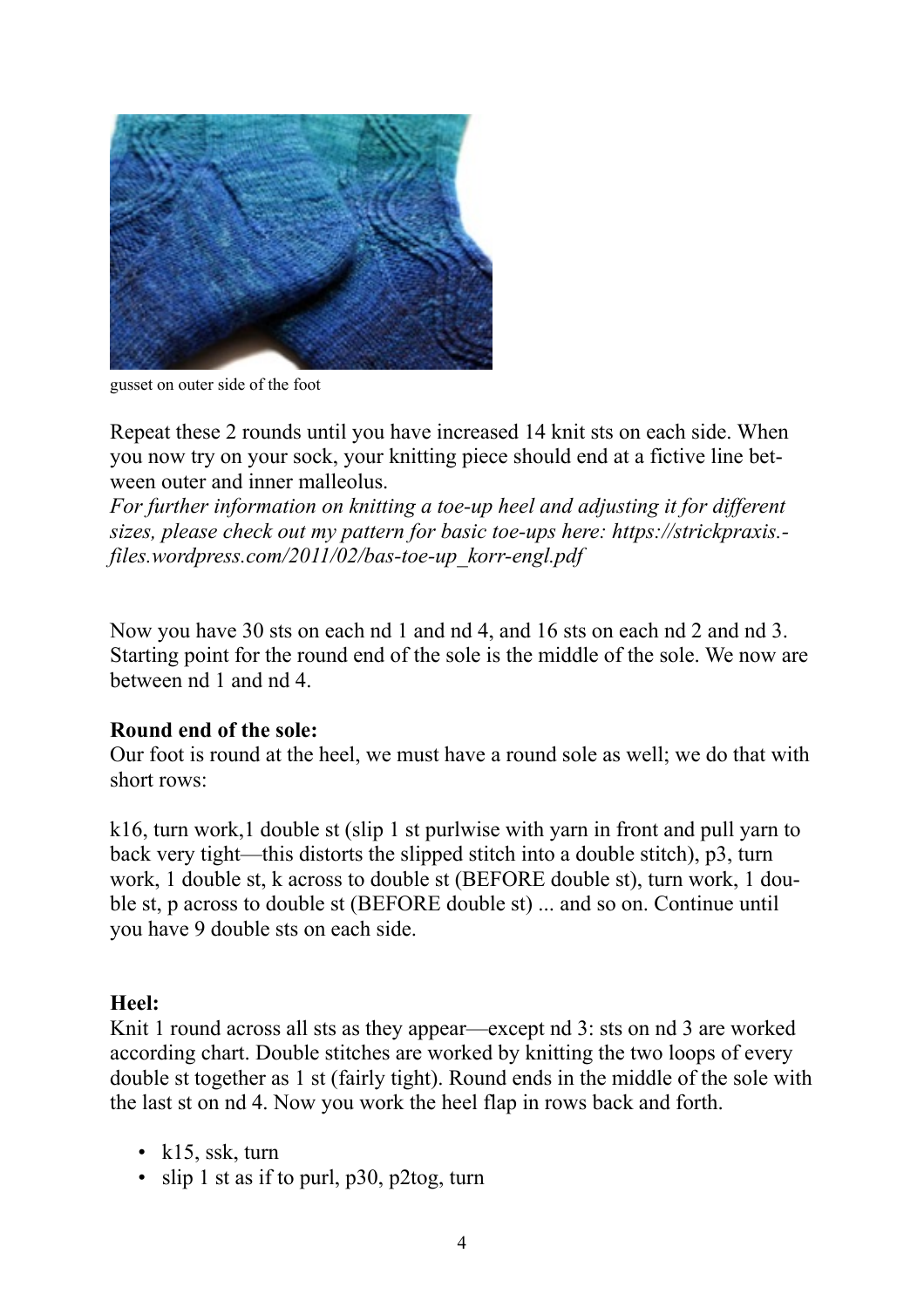- slip 1 st as if to knit, k 30, ssk (the st before and the st behind the gap). turn
- slip 1 st as if to purl, p to 1 st before the gap, k2tog (the st before and the st behind the gap), turn

Continue this technique until on each side remains only 1 purl st (from the gusset).

Next round starts again with 1<sup>st</sup> st on nd 1. At the end of nd 1 work ssk with the st before and the st behind the gap. Do NOT turn now; work further in the round according pattern. The remaining gusset st on nd 4 is knit together with the following st.

## **Leg:**

Now you have on all 4 nds again the number of stitches you had before starting with the heel. Knit 10 cm (or desired length of leg) with wave pattern on nd 3, then start with the cuff in rib pattern.

#### **Cuff:**

Cuff is knitted in rib pattern k1tbl/p1 alternating. In the section of the wave pattern the waves should be continued by cuff rib pattern.

Work rib pattern for 3.5 cm.

## **Cast off:**

Turn work so that you look at the **wrong side** of the sock. Work first 2 sts as they appear. Slip both sts back onto your left hand needle and knit them together through back loops. \*Work the next st as it appears, slip both sts back onto your left hand needle and knit them together through back loops\*. Repeat from \* till \* until all sts are cast off. The benefit of casting off from the wrong side is, that the edge leans slightly against your leg and doesn't curl outwards. It is quite stretchy, you don't even need to cast off very loosely.

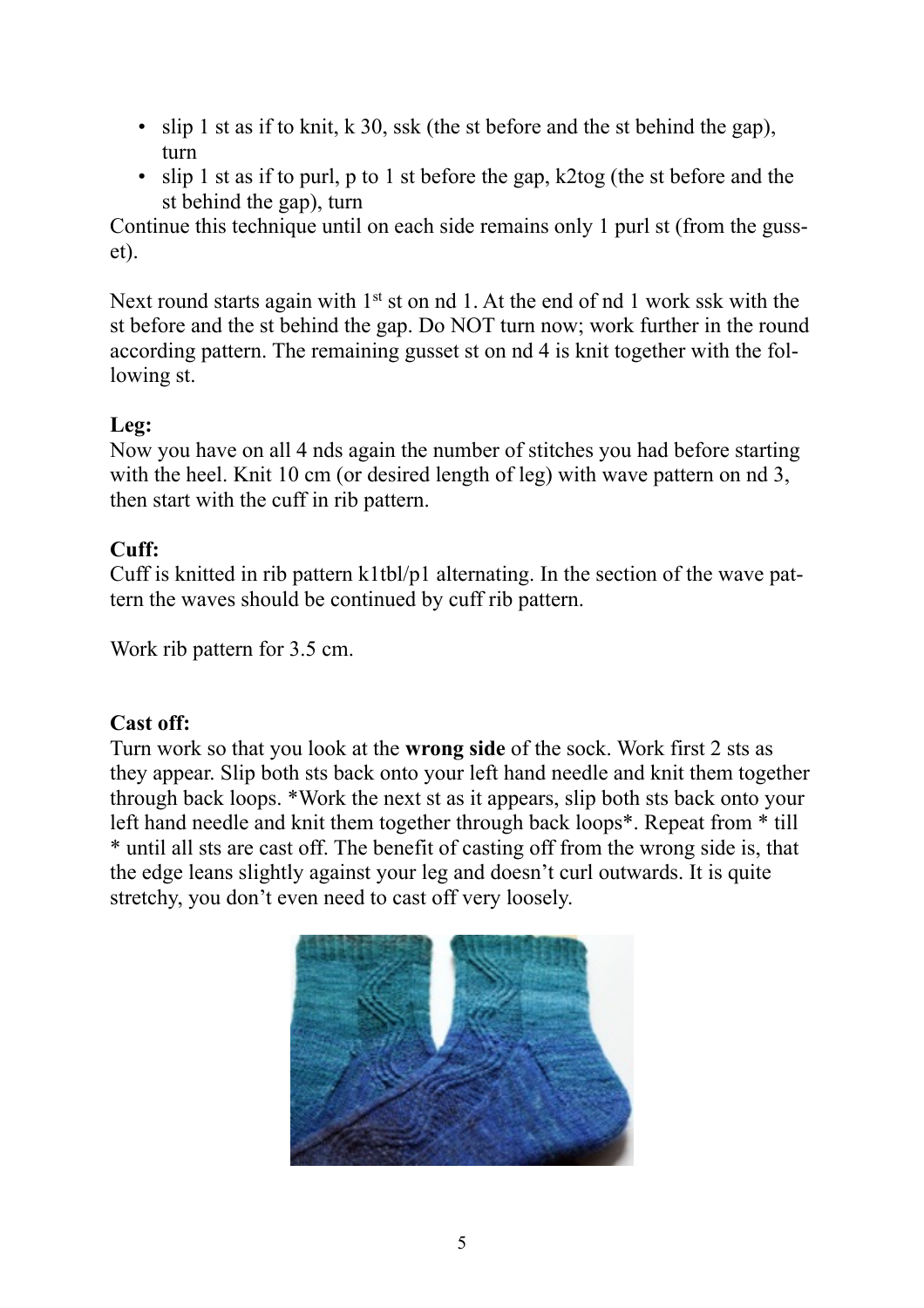## **Instructions for left sock :**

Work left sock mirror-inverted. The wave pattern is located now on nd 2, first st of this nd is always a knit st and represents st No. 14 of the chart. Work the chart starting with round 16 of it.



## **Chart for right sock**

Created in Knit Visualizer (www.knitfoundry.com)

(first stitch in row17 and 12th stitch in row 19 must be purl stitches, sorry!)